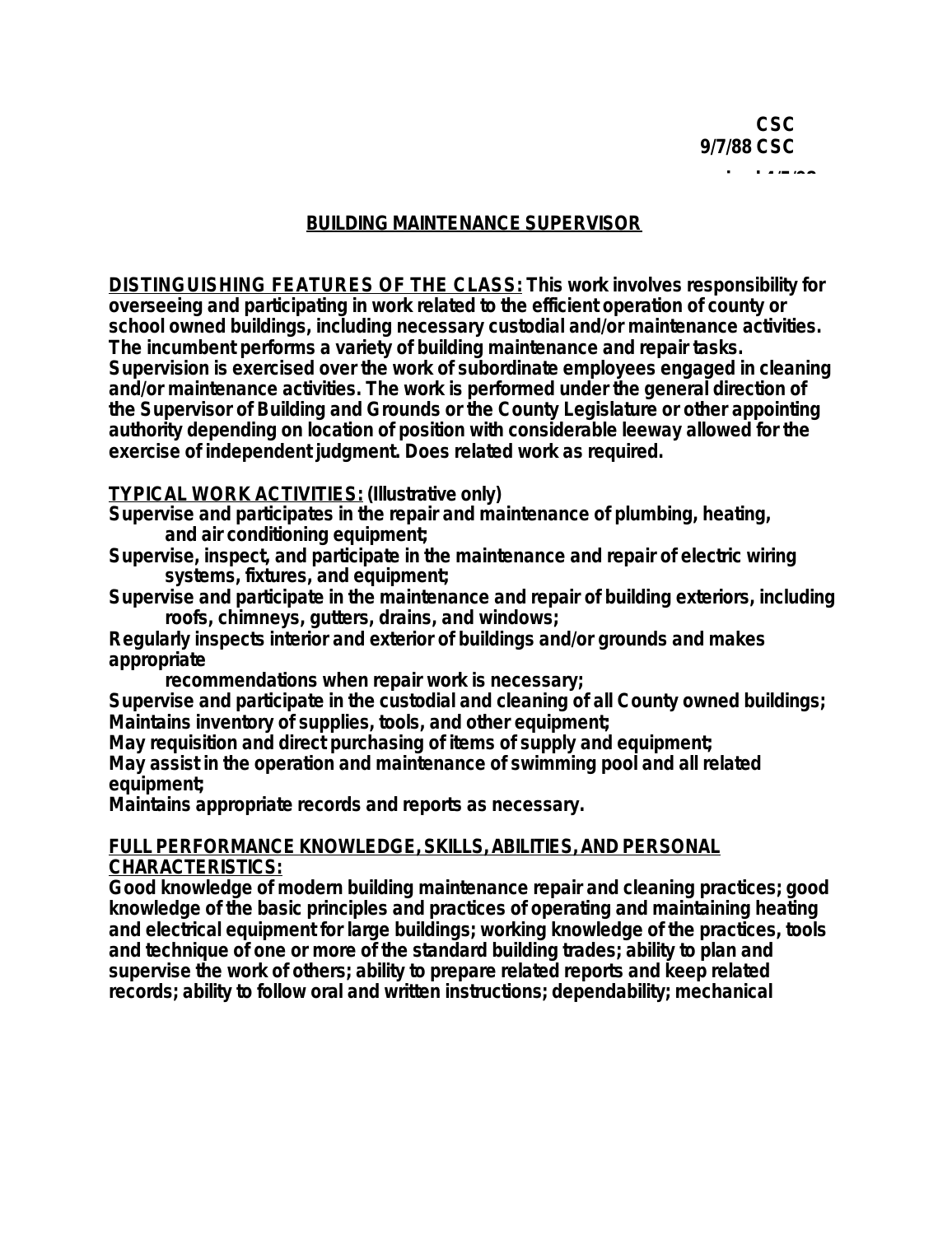**aptitude; manual dexterity; good judgment; tact; physical condition commensurate with the demands of the position.**